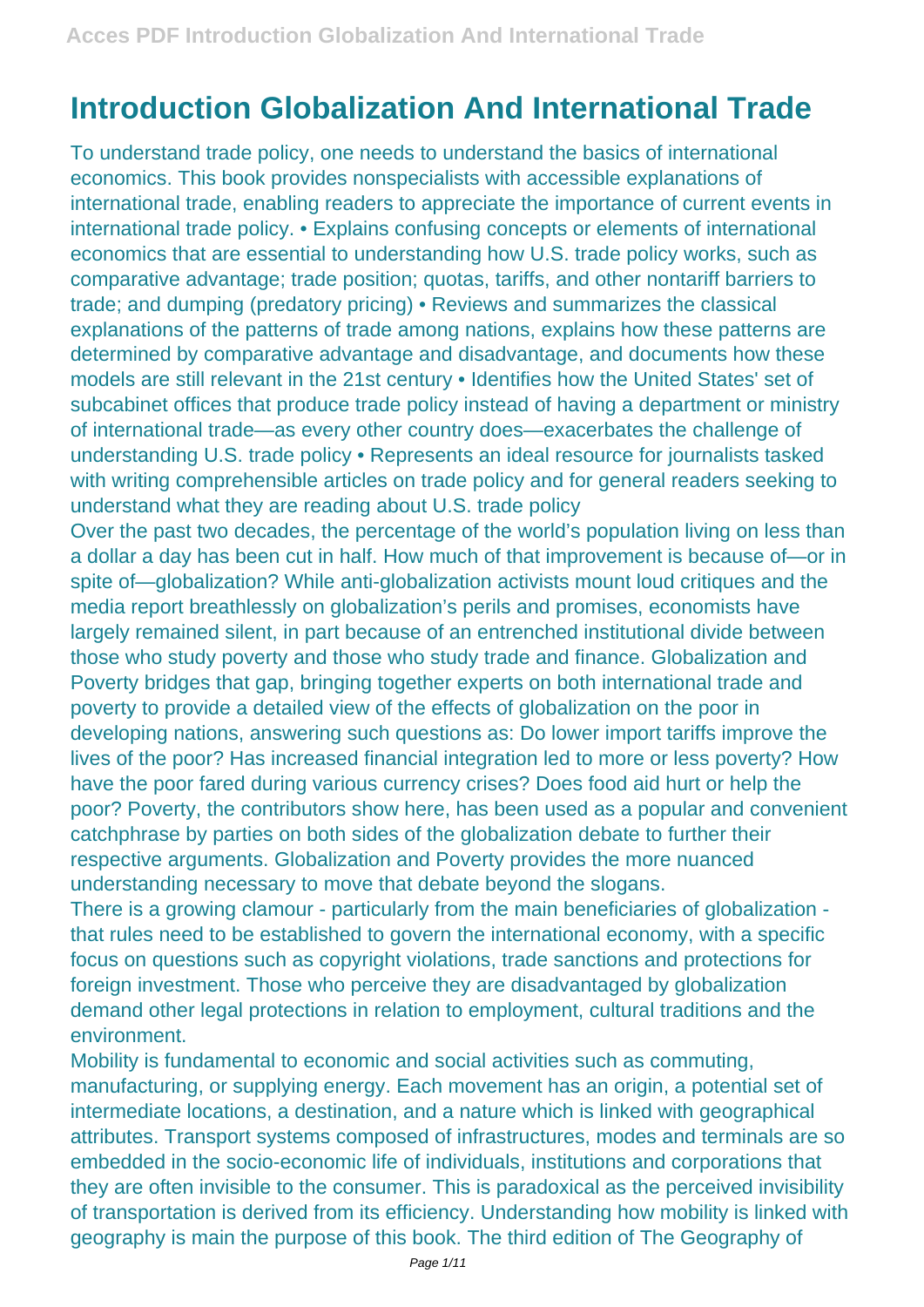Transport Systems has been revised and updated to provide an overview of the spatial aspects of transportation. This text provides greater discussion of security, energy, green logistics, as well as new and updated case studies, a revised content structure, and new figures. Each chapter covers a specific conceptual dimension including networks, modes, terminals, freight transportation, urban transportation and environmental impacts. A final chapter contains core methodologies linked with transport geography such as accessibility, spatial interactions, graph theory and Geographic Information Systems for transportation (GIS-T). This book provides a comprehensive and accessible introduction to the field, with a broad overview of its concepts, methods, and areas of application. The accompanying website for this text contains a useful additional material, including digital maps, PowerPoint slides, databases, and links to further reading and websites. The website can be accessed at: http://people.hofstra.edu/geotrans This text is an essential resource for undergraduates studying transport geography, as well as those interest in economic and urban geography, transport planning and engineering.

Globalization is exposing social fissures between those with the education, skills, and mobility to flourish in an unfettered world market—the apparent "winners"—and those without. These apparent "losers" are increasingly anxious about their standards of living and their precarious place in an integrated world economy. The result is severe tension between the market and broad sectors of society, with governments caught in the middle. Compounding the very real problems that need to be addressed by all involved, the knee-jerk rhetoric of both sides threatens to crowd out rational debate. From the United States to Europe to Asia, positions are hardening. Dani Rodrik brings a clear and reasoned voice to these questions. Has Globalization Gone Too Far? takes an unblinking and objective look at the benefits—and risks—of international economic integration, and criticizes mainstream economists for downplaying its dangers. It also makes a unique and persuasive case that the "winners" have as much at stake from the possible consequences of social instability as the "losers." As Rodrik points out, ". . . social disintegration is not a spectator sport—those on the sidelines also get splashed with mud from the field. Ultimately, the deepening of social fissures can harm all." President Clinton read the book and it provided the conceptual basis for the trade/IMF portions of his State of the Union message in January 1998.

Trade impacts on the lives of all global citizens, influencing the range of commodities available for consumption and where those commodities are produced. Driven increasingly by market exchange, trade shapes the nature of work and how the costs and benefits of that work are distributed around the world. Economic growth and development are closely associated with the flows of goods and services between countries. International Trade: The Basics offers an accessible and engaging introduction to contemporary debates on international trade, inviting readers to explore the connections between national political economies within a globally integrated world. Topics covered include: Why nations trade Globalization and transnational production networks Transnational governance The emergence of Asia as a major trade region Ethical trade and environmental sustainability Trade in solar energy, services and ideas. Featuring case studies and social media links that help to illustrate key concepts, this book is an essential read for anyone seeking to understand how trade varies between regions, affects relationships between countries and influences a country's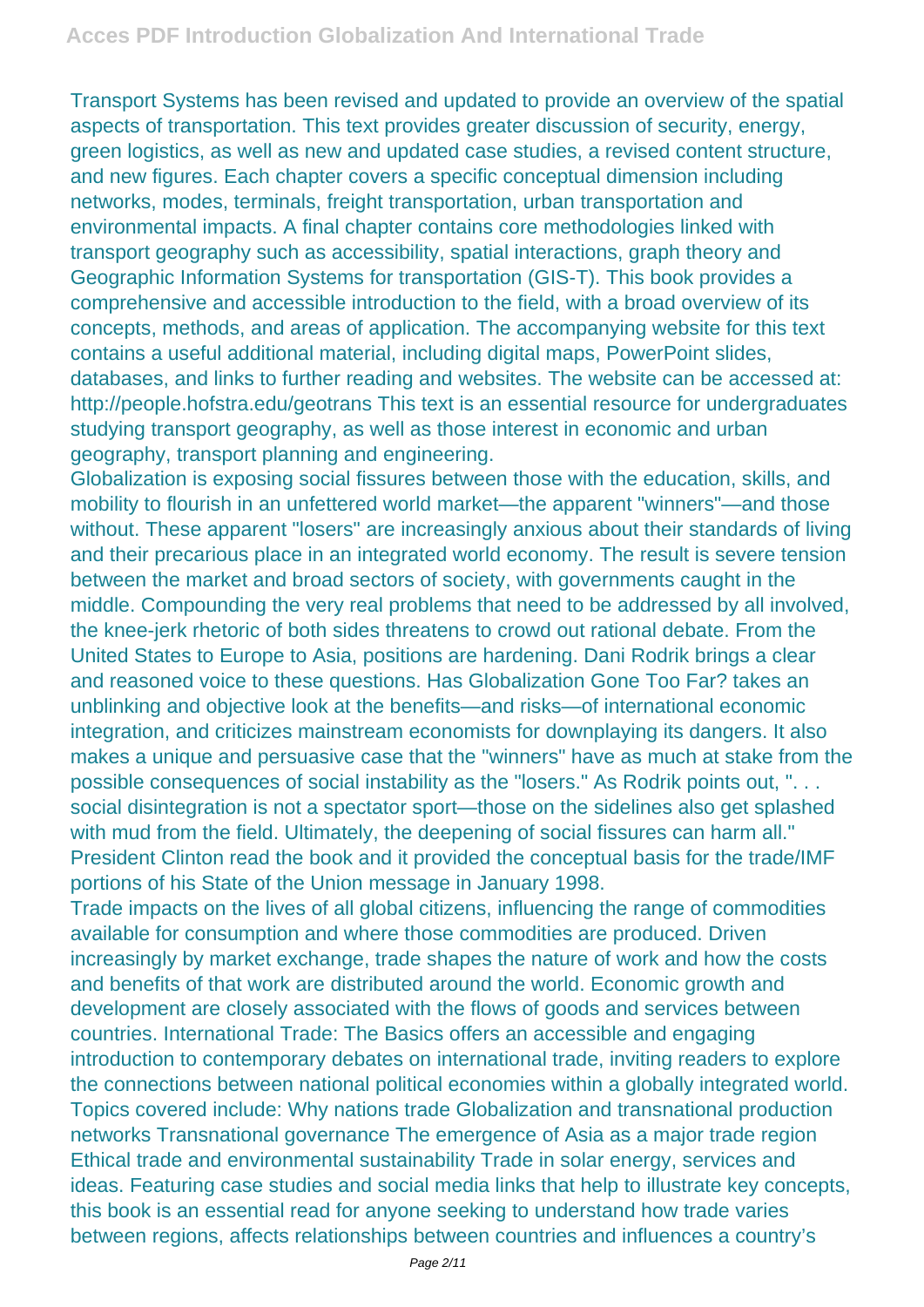social, political and economic life.

This book is designed for a one-semester or two-semester course in international economics, primarily targeting non-economics majors and programs in business, international relations, public policy and development studies. It has been written to make international economics accessible to wide student and professional audiences. The book assumes a minimal background in microeconomics and mathematics and goes beyond the usual trade-finance dichotomy to give equal treatment to four 'windows' on the world economy: international trade, international production, international finance and international development. It takes a practitioner point of view rather than a standard academic view, introducing the student to the material they need to become effective analysts in international economic policy. The website for the text is found at http://iie.gmu.edu/.

Designed specifically for introductory globalization courses, Introducing Globalization helps students to develop informed opinions about globalization, inviting them to become participants rather than just passive learners. Identifies and explores the major economic, political and social ties that comprise contemporary global interdependency Examines a broad sweep of topics, from the rise of transnational corporations and global commodity chains, to global health challenges and policies, to issues of worker solidarity and global labor markets, through to emerging forms of global mobility by both business elites and their critics Written by an award-winning teacher, and enhanced throughout by numerous empirical examples, maps, tables, an extended bibliography, glossary of key terms, and suggestions for further reading and student research Supported by additional web resources – available upon publication at www.wiley.com/go/sparke – including hot links to news reports, examples of globalization and other illustrative sites, and archived examples of student projects Engage with fellow readers of Introducing Globalization on the book's Facebook page at www.facebook.com/IntroducingGlobalization, or learn more about this topic by enrolling in the free Coursera course Globalization and You at www.coursera.org/course/globalization

Looking for a Reader on globalization that is just as exciting as the topic itself? That comprehensively covers the issues and perspectives you and your students want to talk about? That frames the readings with clear, substantial, and original analysis by a pair of preeminent scholars? In their new edited volume, Mansbach and Rhodes offer the guidance students need to work through the varied and lively selections of scholarly and journalistic, theoretical and practical pieces, from both U.S. and international writers. This reader stands out because: - its coverage of globalization is more extensive than other competing volumes, as the topic is viewed through historical, technological, conomic, political, security, cultural, demographic, and environmental lenses; - five unique sections are dedicated to key cross-cutting questions: the challenge of nationalism; human rights; the debate about whether globalization is good; ?alternative? globalizations; and globalization?s future; - a broad mix of readings showcase different viewpoints, many of them non-Western; - readings were chosen for content as well as accessibility; - robust chapter and section introductions and end of chapter pedagogy are carefully crafted to provide needed context and encourage an active learning focus.

Now in its seventh edition, this contributed textbook introduces students to the history,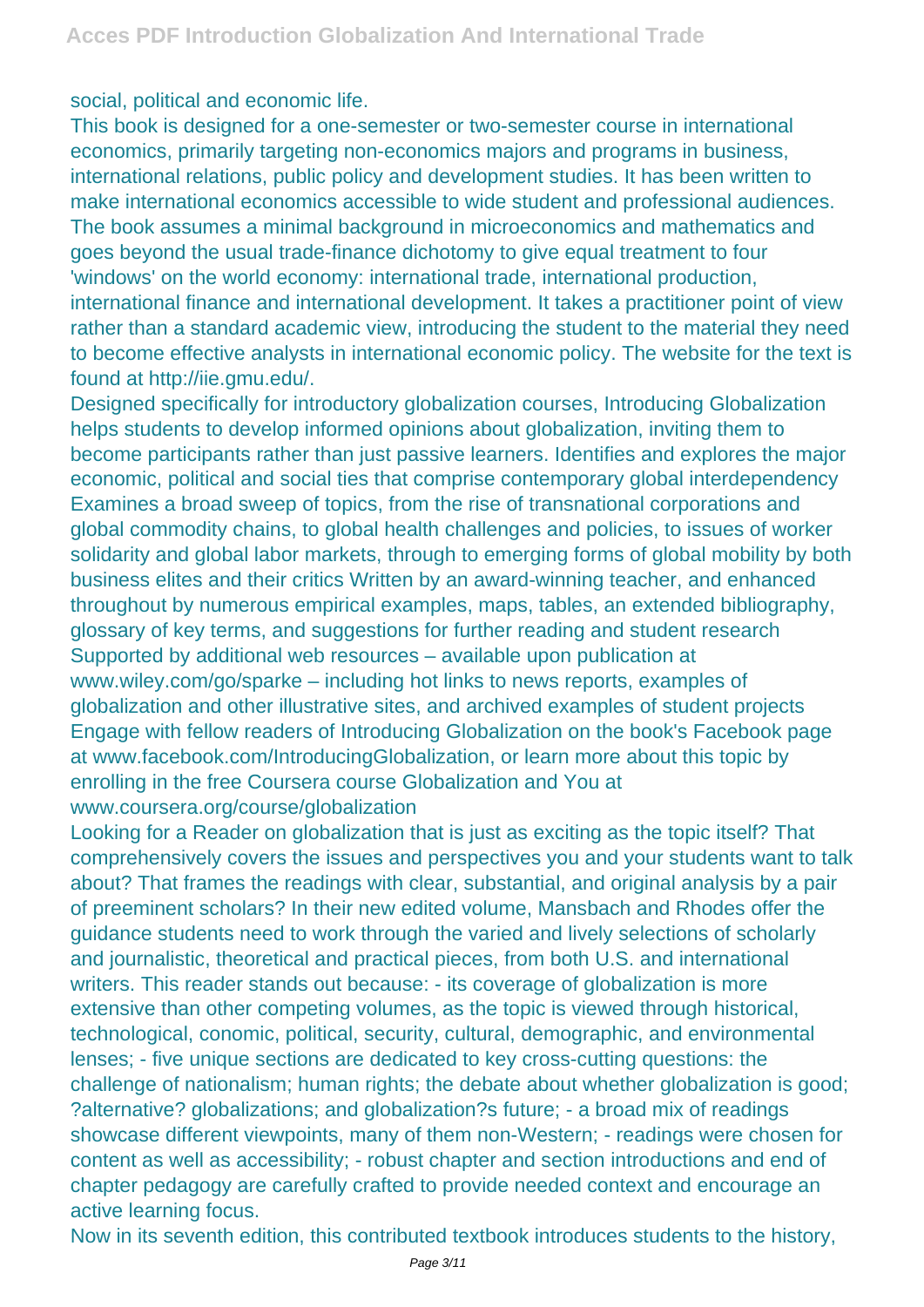theory, structures, and key issues in international relations. Fully updated and revised in light of recent developments in world politics, new chapters on feminism, race, international organizations,and NGOs ensure the text continues to cover topics that define the issues today and for the next generation.

With increased globalization and blurring of national borders, international trade has become a subject of great interest among students, businessmen and the media. Using everyday language, this book provides an economic framework that takes the reader through a fascinating account of India's engagement with international trade over the years. It also gives an overview of the technology and policy dynamics that have shaped global trade.

Financial globalisation has been a dynamic element in recent years, with large capital flows to a number of emerging economies in Latin America and Asia often being followed by financial crises.

Globalization and International Trade PoliciesWorld Scientific

This book brings together a collection of papers that Robert M Stern and his co-authors have written in recent years. The collection addresses a variety of issues pertinent to the global trading system. One group of papers deals with globalization in terms of what the public needs to know about this phenomenon and the role of the World Trade Organization (WTO), whether some countries may be hurt by globalization, how global market integration relates to national sovereignty, and how and whether considerations of fairness are and should be dealt with in the global trading system and WTO negotiations. A second group of papers consists of analytical and computational modeling studies of multilateral, regional, and bilateral trading arrangements and negotiations from a global and national perspective for the United States and other major trading countries. The remaining papers include an empirical analysis of barriers to international services transactions and the consequences of liberalization, and issues of international trade and labor standards. Sample Chapter(s). Chapter 1: Introduction and Overview (97 KB). Contents: Globalization: What the Public Should Know about Globalization and the World Trade Organization (A V Deardorff & R M Stern); Globalization''s Bystanders: Does Trade Liberalization Hurt Countries That Do Not Participate? (A V Deardorff & R M Stern); Global Market Integration and National Sovereignty (A G Brown & R M Stern); Concepts of Fairness in the Global Trading System (A G Brown & R M Stern); Analysis of Multilateral, Regional, and Bilateral Trading Arrangements: Multilateral Trade Negotiations and Preferential Trading Arrangements (A V Deardorff & R M Stern); An Overview of the Modeling of the Choices and Consequences of US Trade Policies (A V Deardorff & R M Stern); Issues of Manufactures Liberalization and Administered Protection in the Doha Round (A V Deardorff & R M Stern); An Assessment of the Economic Effects of the Menu of US Trade Policies (K Kiyota & R M Stern); Trade Diversion Under NAFTA (K Fukao et al.); Some Economic Effects of the Free Trade Agreement between Tunisia and the European Union (D K Brown et al.); A North American Free Trade Agreement: Analytical Issues and a Computational Assessment (D K Brown et al.); Computable General Equilibrium Estimates of the Gains from US-Canadian Trade Liberalization (D K Brown & R M Stern); The Effects of the Tokyo Round on the Structure of Protection (A V Deardorff & R M Stern); Services Trade: Empirical Analysis of Barriers to International Services Transactions and the Consequences of Liberalization (A V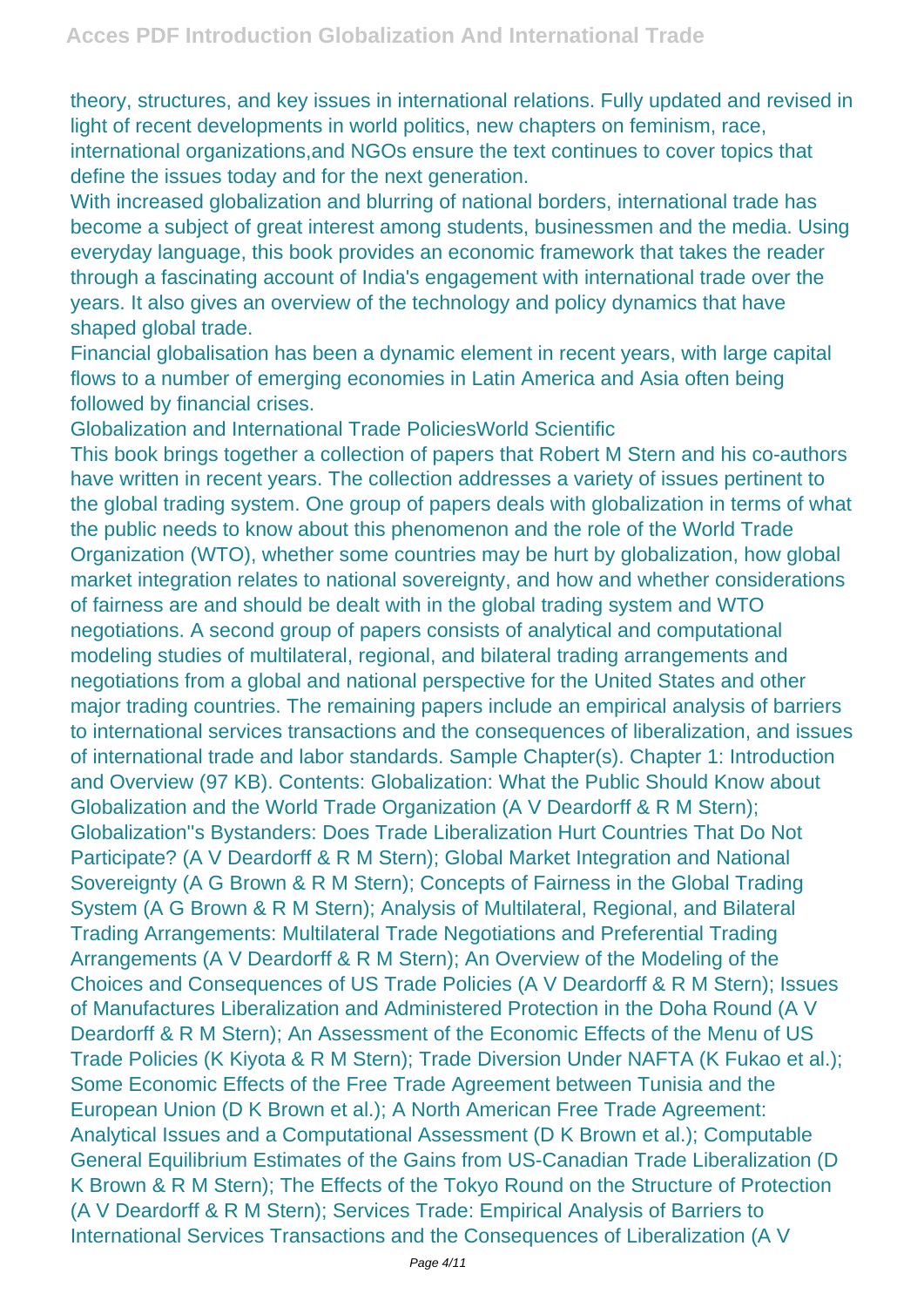Deardorff & R M Stern); International Trade and Labor Standards: Pros and Cons of Linking Trade and Labor Standards (D K Brown et al.); The Effects of Multinational Production on Wages and Working Conditions in Developing Countries (D K Brown et al.); US Trade and Other Policy Options and Programs to Deter Foreign Exploitation of Child Labor (D K Brown et al.); Labor Standards and International Trade (R M Stern). Readership: Upper-level undergraduates, post graduates, academics, researchers and policy-makers in international trade and finance.

Regional trade agreements (RTAs) are not new, but their complexity and importance in global economics and politics has grown exponentially in the past two decades. Tackling this daunting proliferation head on, this book provides a much-needed guide to RTAs. Setting current regional agreements in their economic, political, and historical context, David A. Lynch describes and compares every significant RTA, region by region. He clearly explains their intricate inner workings, their webs of collaboration and conflict, and their primary goals and effectiveness. Lynch's deeply knowledgeable study bridges the ideological divides in scholarly and public debate, including economists' emphases on markets and efficiency versus antiglobalization activists' concerns over inequality and social ills. By building a middle ground between micro and macro analysis and clarifying technical terminology, this concise and accessible book will be an invaluable reference for all readers.

Provides a roadmap for mature industrialized countries to contribute to and benefit from global trade on new terms. • Explains the reasons behind current populist trends around the world • Identifies the challenges and failures of globalization • Profiles countries that have developed under different trade frameworks • Assesses models of isolationism and protectionism • Delivers a policy prescription for a new global trade order

Along with its painful economic costs, the financial crisis of 2008 raised concerns over the future of international policy making. As in recessions past, new policy initiatives emerged, approaches that placed greater importance on protecting national interests than promoting international economic cooperation. Whether in fiscal or monetary policies, the control of currencies and capital flows, the regulation of finance, or the implementation of protectionist policies and barriers to trade, there has been an almost worldwide trend toward the prioritizing of national economic security. But what are the underlying economic causes of this trend, and what can economic research reveal about the possible consequences? Prompted by these questions, Robert C. Feenstra and Alan M. Taylor have brought together top researchers with policy makers and practitioners whose contributions consider the ways in which the global economic order might address the challenges of globalization that have arisen over the last two decades and that have been intensified by the recent crisis. Chapters in this volume consider the critical linkages between issues, including exchange rates, global imbalances, and financial regulation, and plumb the political and economic outcomes of past policies for what they might tell us about the future of the global economic cooperation.

As awareness of the process of globalization grows and the study of its effects becomes increasingly important to governments and businesses (as well as to a sizable opposition), the need for historical understanding also increases. Despite the importance of the topic, few attempts have been made to present a long-term economic analysis of the phenomenon, one that frames the issue by examining its place in the long history of international integration. This volume collects eleven papers doing exactly that and more. The first group of essays explores how the process of globalization can be measured in terms of the long-term integration of different markets-from the markets for goods and commodities to those for labor and capital,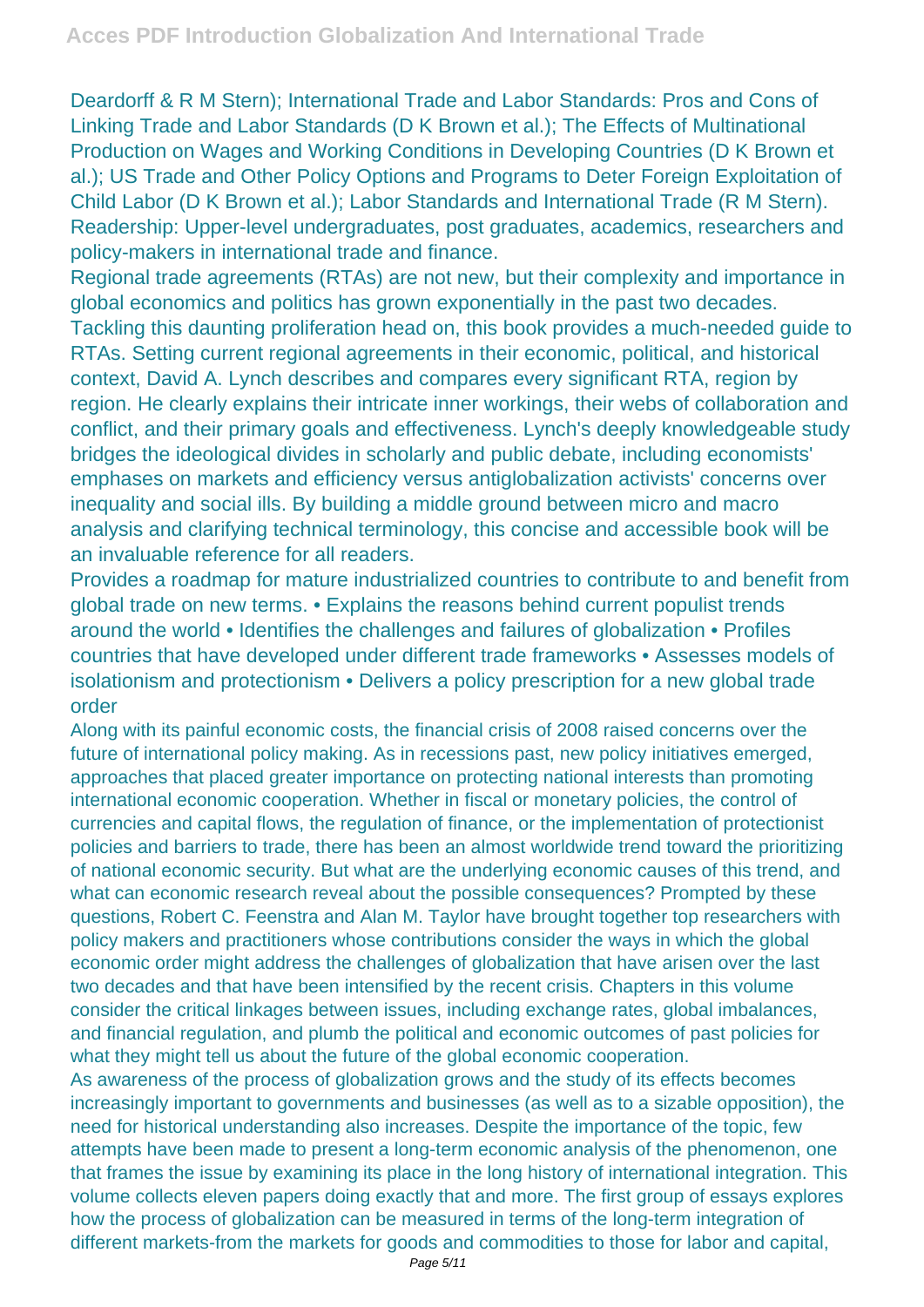and from the sixteenth century to the present. The second set of contributions places this knowledge in a wider context, examining some of the trends and questions that have emerged as markets converge and diverge: the roles of technology and geography are both considered, along with the controversial issues of globalization's effects on inequality and social justice and the roles of political institutions in responding to them. The final group of essays addresses the international financial systems that play such a large part in guiding the process of globalization, considering the influence of exchange rate regimes, financial development, financial crises, and the architecture of the international financial system itself. This volume reveals a much larger picture of the process of globalization, one that stretches from the establishment of a global economic system during the nineteenth century through the disruptions of two world wars and the Great Depression into the present day. The keen analysis, insight, and wisdom in this volume will have something to offer a wide range of readers interested in this important issue.

Globalization is by no means a new phenomenon; transcontinental trade and the movement of people date back at least 2,000 years, to the era of the ancient Silk Road trade route. The global spread of infectious disease has followed a parallel course. Indeed, the emergence and spread of infectious disease are, in a sense, the epitome of globalization. Although some experts mark the fall of the Berlin Wall as the beginning of this new era of globalization, others argue that it is not so new. The future of globalization is still in the making. Despite the successful attempts of the developed world during the course of the last century to control many infectious diseases and even to eradicate some deadly afflictions, 13 million people worldwide still die from such diseases every year. On April 16 and 17, 2002, the Forum on Emerging Infections held a working group discussion on the influence of globalization on the emergence and control of infectious diseases. The contents of the unattributed sections are based on the presentations and discussions that took place during the workshop. The Impact of Globalization on Infectious Disease Emergence and Control report summarizes the presentations and discussions related to the increasing cross-border and cross-continental movements of people and how this could exacerbate the emergence and global spread of infectious diseases. This report also summarizes the means by which sovereign states and nations must adopt a global public health mind-set and develop a new organizational framework to maximize the opportunities and overcome the challenges created by globalization and build the necessary capacity to respond effectively to emerging infectious disease threats.

"This volume examines the twin phenomena of liberalization and globalization and the complex economic issues and policy implications they throw up for the Indian economy. Critical issues are lucidly presented using the basic principles of international trade theory, industrial organization, public economics, and environmental studies. In this edition a new chapter analyses the links between globalization, growth, poverty, and inequality making it a comprehensive work in the area."--BOOK JACKET.

The Puzzle of Twenty-First-Century Globalization explores the opportunities and challenges of our international economic system. Patrice Franko and Stephen Stamos clearly trace how the ways we produce, finance, and trade goods and services are profoundly shaped by technologies of communication, transportation, and trade. Globalization encourages hyperspecialization—lavishly rewarding those with the skill sets to serve the global marketplace and punishing those poorly positioned to compete. Globalized systems have created great prosperity—along with instability, vulnerability, and backlash. Few genuinely understand the complex underpinnings of our international economic system—and these specialists tend to operate in isolated silos of finance, trade, and production. But without appreciating how systems come together, we cannot explain political reactions against the costs of globalization such as the Brexit vote or the rise of Donald Trump. We don't value the changing geo-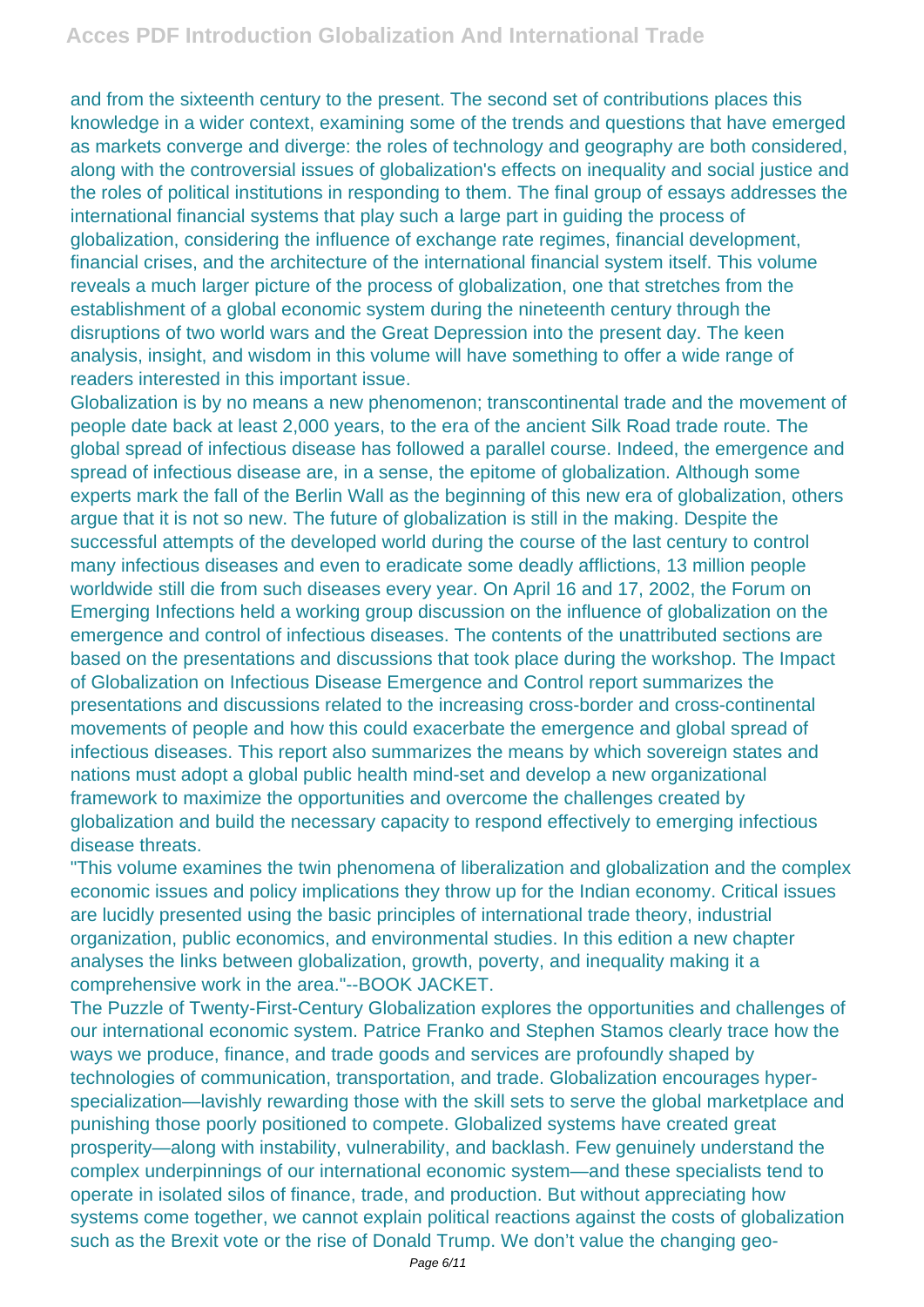economic importance of the developing world nor the deep threat to ecosystems. This book is the first to emphasize the interrelated economic aspects of globalization from an interdisciplinary perspective. By placing an introduction to trade, finance, and multinational production in the same text that discusses the changing role of developing countries and the challenges to the environment, the authors provide the novice with the basics to understand the global economy while also challenging advanced students to appreciate global connectivity. Closing the knowledge gap in international economics, the authors present the historical context, interdisciplinary grounding, and competing political perspectives needed to encourage sound critical thinking around contemporary globalization. They provide the essential global economic tools to equip all readers to make decisions that may foster a fairer, more sustainable global system.

Quantitative measures of international exchange have historically focused on trade in tangible products or capital. However, services have recently become a larger portion of developed economies and international trade, and will only increase in the future. In International Trade in Services and Intangibles in the Era of Globalization, Marshall Reinsdorf and Matthew J. Slaughter examine new and emerging patterns of trade, especially the growing importance of transactions involving services or intangible assets such as intellectual property. A distinguished team of contributors analyzes the challenges involved in measuring trade in intangibles, the comparative advantages enjoyed by United States service industries, and the heightened international competition for jobs, capital investment, economic growth, and tax revenue that results from trade in services. This comprehensive volume will be necessary reading for scholars seeking to understand the rapidly changing global economy. Globalization is generally covered in graduate courses which focus primarily on critical perspectives. This book fills the gap in the study of globalization as an introductory text suitable for undergraduates. In addition, this text includes entire chapters on subjects only partially covered in other texts such as regionalism, global education, interactive politics, think tanks, NGOs, and IFIs. This work integrates important topics to give students a broad understanding of the complex political, economic, and technological interaction among the key players in the globalization process: governments, MNCs, NGOs, think tanks, and international financial institutions. All chapters include review questions, exercises, and web links to help students apply concepts and theories. The final chapter presents five short case studies to encourage students to apply problem-solving skills in addressing the challenges of globalization in the 21st century. A Burnham Publishers book

Helpman explains what shapes international production and distribution of goods and the resulting trade flows, and provides a clear, original account of the trade-theory revolutions of the 1980s and the post-recession. Though it contains no equations, Understanding Global Trade is mathematical in its elegance, precision, and power of expression.

The Globalization of World Politics, the bestselling introduction to international relations, offers the most comprehensive coverage of the key theories and global issues in world politics. The eighth edition engages with contemporary global challenges, featuring a brand new chapter on Refugees and Forced Migration and updated coverage of decolonization to ensure the book continues to cover those topics that will define the key issues in IR into the future. Tailored pedagogical features help readers to evaluate key IR debates and apply theory and concepts to real world events. A fully updated Opposing Opinions feature facilitates critical and reflective debate on contemporary policy challenges, from decolonising universities to debates over migration and the state. Leading scholars in the field introduce readers to the history, theory, structures and key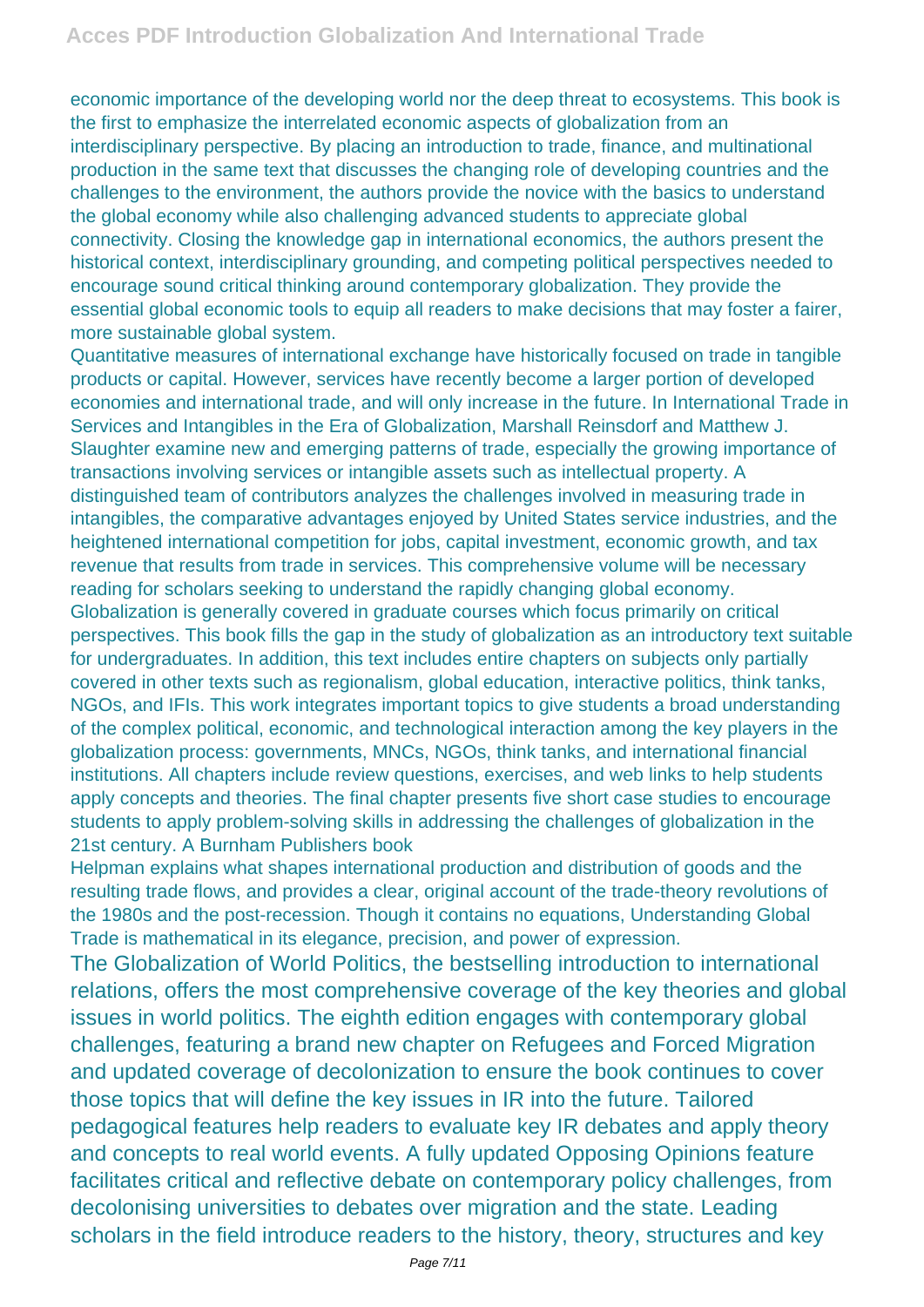issues in IR, providing students with an ideal introduction and a constant guide throughout their studies. Students and lecturers are further supported by extensive online resources to encourage deeper engagement with content: Student resources: International relations simulations encourage students to develop negotiation and problem solving skills by engaging with topical events and processes IR theory in practice case studies encourage students to apply theories to current and evolving global events Video podcasts from contributors help students to engage with key issues and cases in IR Guidance on how to evaluate the Opposing Opinions feature, supporting students to engage in nuanced debate over key policy challenges Interactive library of links to journal articles, blogs and video content to deepen students' understanding of key topics and explore their research interests Flashcard glossary to reinforce understanding of key terms Multiple choice questions for self-study help students to reinforce their understanding of the key points of each chapter Revision guide to consolidate understanding and revise key terms and themes Instructor Resources: Case studies help to contextualise and deepen theoretical understanding Test bank - fully customisable assessment questions to test and reinforce students' understanding of key concepts Question bank - a bank of short answer and essay questions to promote students' critical reflection on core issues and themes within each chapter Customisable PowerPoint slides help to support effective teaching preparation Figures and tables from the book allow clear presentation of key data and support students' data analysis A definition and discussion of the pros and cons of globalization. Globalization and its relation to poverty reduction and development is not well understood. The book identifies the ways in which globalization can overcome poverty or make it worse. The book defines the big historical trends, identifies main global flows - trade, finance, aid, migration, and ideas - and examines how each can contribute to undermine economic development. By considering what helps and what does not, the book presents policy recommendations to make globalization more effective as a vehicle for shared growth and prosperity. It will be of interest to students, researchers and anyone interested in the effects of globalization in today's economy and in international development issues. This extensive yet concise introduction to the phenomenon of globalization looks at its economic, environmental, and security dimensions as interpreted from different political points of view. \* Includes original documents pertaining to globalization such as excerpts from free trade agreements, international environmental agreements, arms treaties, and the United Nations charter \* Provides a chronology of important events leading up to the modern era of globalization, showing a historical progression that contains precursor conditions and processes that reflect modern globalization

The technological revolution has reached around the world, with important consequences for business, government, and the labor market. Computer-aided design, telecommunications, and other developments are allowing small players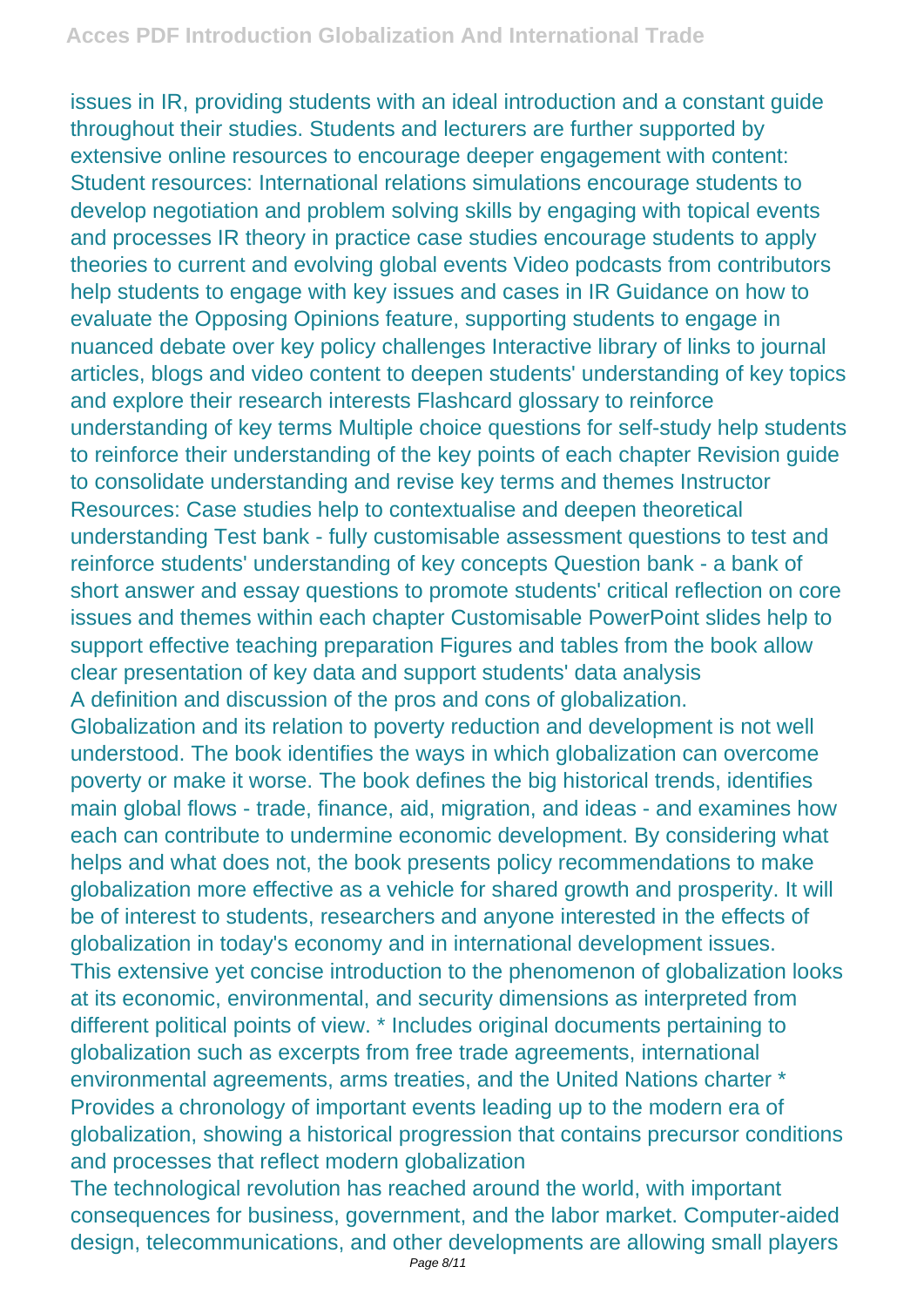to compete with traditional giants in manufacturing and other fields. In this volume, 16 engineering and industrial experts representing eight countries discuss the growth of technological advances and their impact on specific industries and regions of the world. From various perspectives, these distinguished commentators describe the practical aspects of technology's reach into business and trade.

This introduction to all aspects of international economics, public policy, business, and finance is the clearest guide available to the economics of the world we live in. Written in a highly engaging style, packed full of up-to-the minute, real-world case studies and pitched at an introductory level, the book does an expert job of drawing students in and will leave them equipped with a comprehensive toolkit of methods and essential facts. Covering the wide range of economic issues and policies generated by globalization, the text provides an introduction to the topic that emphasizes facts as well as theories, presenting all new economic concepts clearly and in detail. This third edition reflects continuing developments in the world economy and in the analysis of international economics. Chapter introductions, pedagogy and data have all been thoroughly updated throughout, and key topics for expansion and revision include \* Free Trade versus Fair Trade \* Bilateral and Multilateral Treaties \* International Outsourcing \* Public Perceptions of International Trade \* The Trilemma Issue \* Business-Cycle Synchronization \* Central Bank Emergency Tools \* Sovereign-Debt Problems This text is suitable for any introductory module in international economics, public policy, and business, whether taught as part of an economics, public policy, business, or international studies program. It is also the ideal MBA level introduction to the global economy.

"A damning denunciation of things as they are, and a platform for how we can do better."—Andrew Leonard, Salon Building on the international bestseller Globalization and Its Discontents, Joseph E. Stiglitz offers here an agenda of inventive solutions to our most pressing economic, social, and environmental challenges, with each proposal guided by the fundamental insight that economic globalization continues to outpace both the political structures and the moral sensitivity required to ensure a just and sustainable world. As economic interdependence continues to gather the peoples of the world into a single community, it brings with it the need to think and act globally. This trenchant, intellectually powerful, and inspiring book is an invaluable step in that process. This book explains not only why the world isn't flat but also the patterns that govern cross-border interactions.

This powerful, unsettling book gives us a rare glimpse behind the closed doors of global financial institutions by the winner of the 2001 Nobel Prize in Economics. When it was first published, this national bestseller quickly became a touchstone in the globalization debate. Renowned economist and Nobel Prize winner Joseph E. Stiglitz had a ringside seat for most of the major economic events of the last decade, including stints as chairman of the Council of Economic Advisers and chief economist at the World Bank. Particularly concerned with the plight of the developing nations, he became increasingly disillusioned as he saw the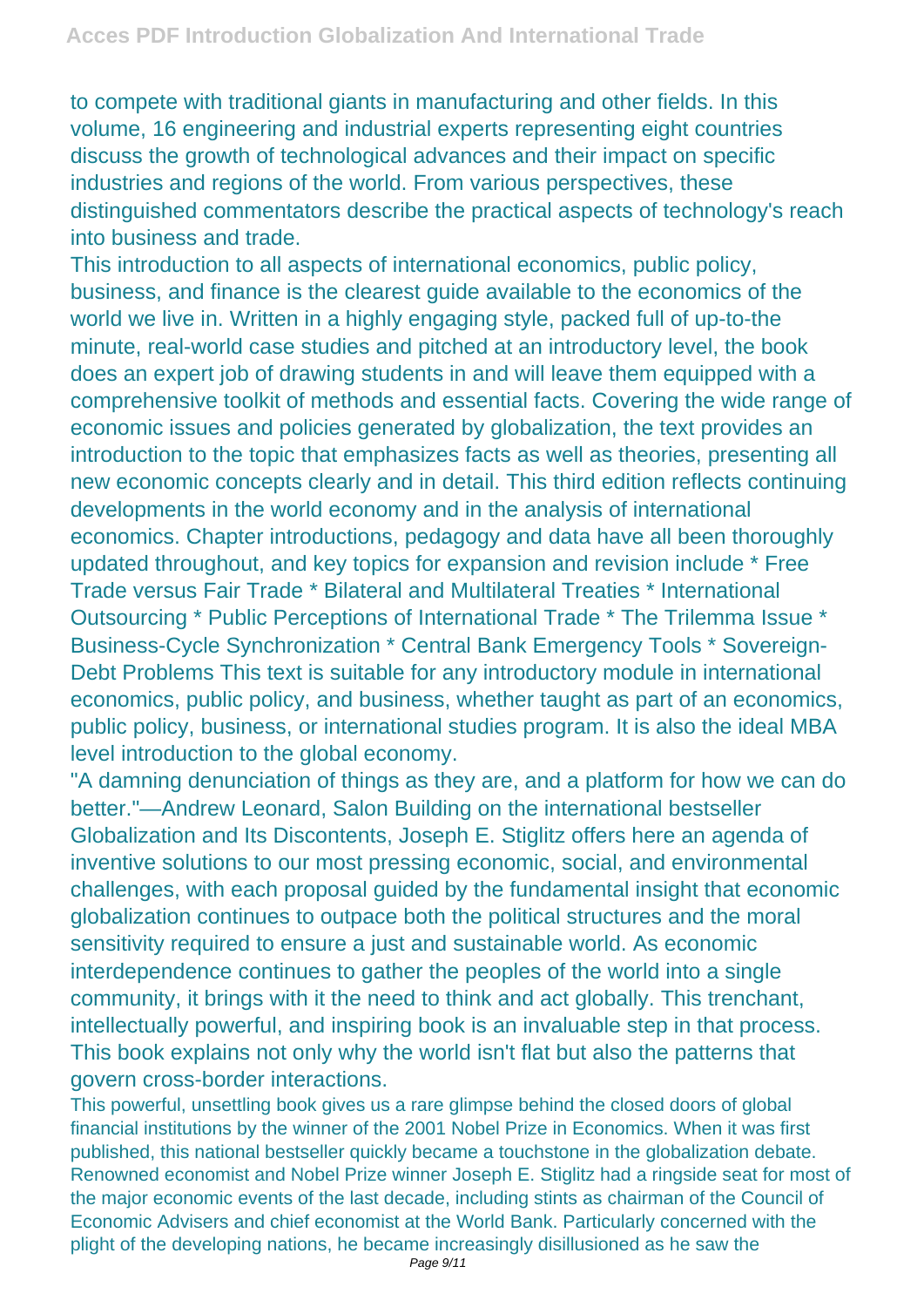International Monetary Fund and other major institutions put the interests of Wall Street and the financial community ahead of the poorer nations. Those seeking to understand why globalization has engendered the hostility of protesters in Seattle and Genoa will find the reasons here. While this book includes no simple formula on how to make globalization work, Stiglitz provides a reform agenda that will provoke debate for years to come. Rarely do we get such an insider's analysis of the major institutions of globalization as in this penetrating book. With a new foreword for this paperback edition.

General Introduction. Part I. Globalization and State Power: Competing Paradigms. Part Introduction. 1. Thomas L. Friedman, "The New System," The Lexus and the Olive Tree. 2. Samuel P. Huntington, "The New Era in World Politics", The Clash of Civilizations and the Remaking of the World Order. 3. Joseph P. Stiglitz, "Broken Promises," Globalization and Its Discontents. 4. John J. Mearsheimer, "Anarchy and the Struggle for Power," The Tragedy of Great Power Politics. 5. Saskia Sassen, "Global Cities and Survival Circuits," Barbara Ehrenreich and Arlie Russsell Hochschild, eds. Global Woman. Part II. From Autonomy to Multilevel Governance. Part Introduction. 6. Stephen D. Krasner, "Sovereignty and Its Discontents," Sovereignty: Organized Hypocrisy. 7. David Held, "Political Globalization, Global Covenant. 8. Paul Carmichael, "Briefing Paper: Multi-level Governance." Part III. State Power in the Era of Globalization: Case Studies. Part Introduction. Globalization and the Exercise of American Power. 9. G. John Ikenberry, "Liberal hegemony and the future of the American postwar order," from T.V. Paul and John A. Hall, eds. International Order and the Future of World Politics. 10. Robert Hunter Wade, America's Empire Rules an Unbalanced World. 11. Joseph P. Nye, "Redefining the National Interest," The Paradox of American Power. 12. Ivo H. Daalder and James M. Lindsay, America Unbound: The Bush Reveoplution in Foreign Policy. Globalization and European Integration. 13. George Ross, "European Integration and Globalization". 14. David P. Calleo, "Europe in the New World Order". 15. Kalypso Nicolaïdis, "We, the Peoples of Europe ...," Foreign Affairs. East Asia: the Paradox of State Power. 16. T.J. Pempel, "Introduction," T.J. Pempel, ed. The Politics of the Asian Economic Crisis. 17. Linda Weiss, "State Power and the Asian Crisis," New Political Economy. 18. Claude Smadja, "The End of Complacency," Foreign Policy. Part IV. Post-9/11: Terror, War and Empire. Part Introduction. Globalization, Terror and the Use of Force. 19. Audrey Kurth Cronin, "Behind the Curve: Globalization and International Terrorism," International Security. 20. The National Security Strategy of the United States of America. 21. John Lewis Gaddis, "A Grand Strategy of Transformation," Foreign Policy. 22. Chris Brown, "Self-Defense in an Imperfect World, "Ethics & International Affairs. 23. International Commission on Intervention and State Sovereignty, "The Responsibility to Protect: The Way Forward," The Responsibility To Protect: Report of the International Commission on Intervention and State Sovereignty. Globalization, Empire, and America's Geopolitical Strategy. 24. Niall Ferguson, "The Empire Slinks Back," The New York Times Magazine. 25. Michael Ignatieff, "Why Are We In Iraq? (And Liberia? And Afghanistan?), New York Times Magazine. 26. Zbigniew Brzezinski, "Domination or Leadership," The Choice: Global Domination or Global Leadership.

This paper focuses on concerns over wages, jobs, and future prospects are real and pressing for those who are not well equipped to thrive in this new world. History clearly tells us that closing borders or increasing protectionism is not the way to go. Many countries have tried this route, and just as many have failed. Instead, we need to pursue policies that extend the benefits of openness and integration while alleviating their side effects. Emerging and developing economies have been the prime beneficiaries of economic openness. According to the World Bank, trade has helped reduce by half the pro¬portion of the global population living in extreme poverty. China, for instance, saw a phenomenal drop in its extreme poverty rate—from 36 percent at the end of the 1990s to 6 percent in 2011. Another example is Vietnam, which—in a single generation—moved from being one of the world's poorest nations to